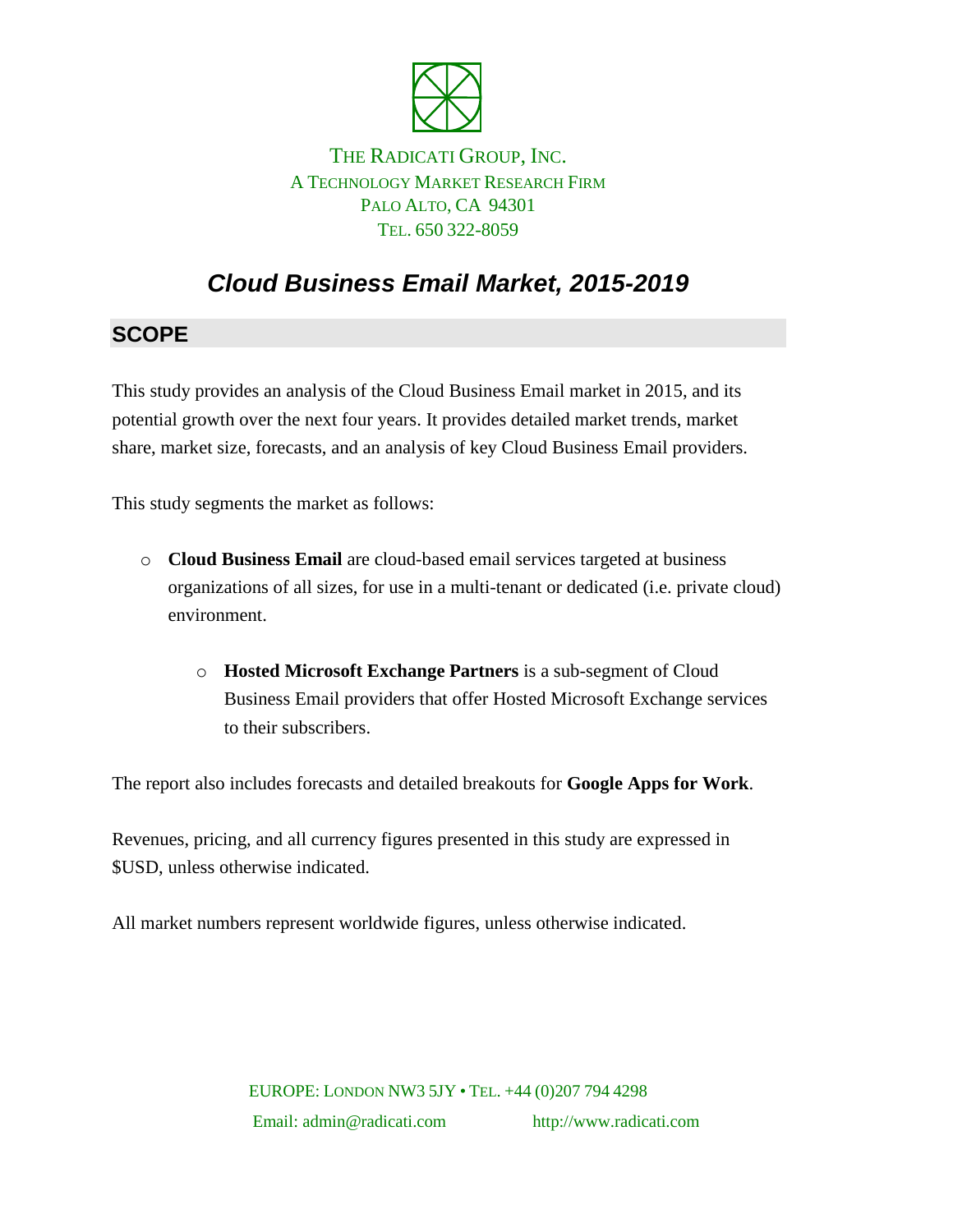Installed base mailbox figures represent *active* mailboxes, which we define as mailboxes that are used at least once every three months. Email aliases are not counted as a separate unit.

*Note: The terms "installed base," "accounts," "seats," and "mailboxes" are used interchangeably in this report.*

### **METHODOLOGY**

The information and analysis in this report is based on primary research conducted by The Radicati Group, Inc. Our proprietary methodology combines information derived from three principal sources:

a. Our Worldwide Database which tracks user population, seat count, enterprise adoption and IT use from 1993 onwards.

b. Surveys conducted on an on-going basis in all market areas which we cover.

c. Market share, revenue, sales and customer demand information derived from vendor briefings.

Forecasts are based on historical information as well as our in-depth knowledge of market conditions and how we believe markets will evolve over time.

Finally, secondary research sources have also been used, where appropriate, to crosscheck all the information we collect. These include company annual reports and other financial disclosures, industry trade association material, published government statistics and other published sources.

Our research processes and methodologies are proprietary and confidential.

## **EXECUTIVE SUMMARY**

 The Cloud Business Email market is growing at a rapid pace as organizations of all sizes, across all verticals are ramping up migration from on-premises to cloud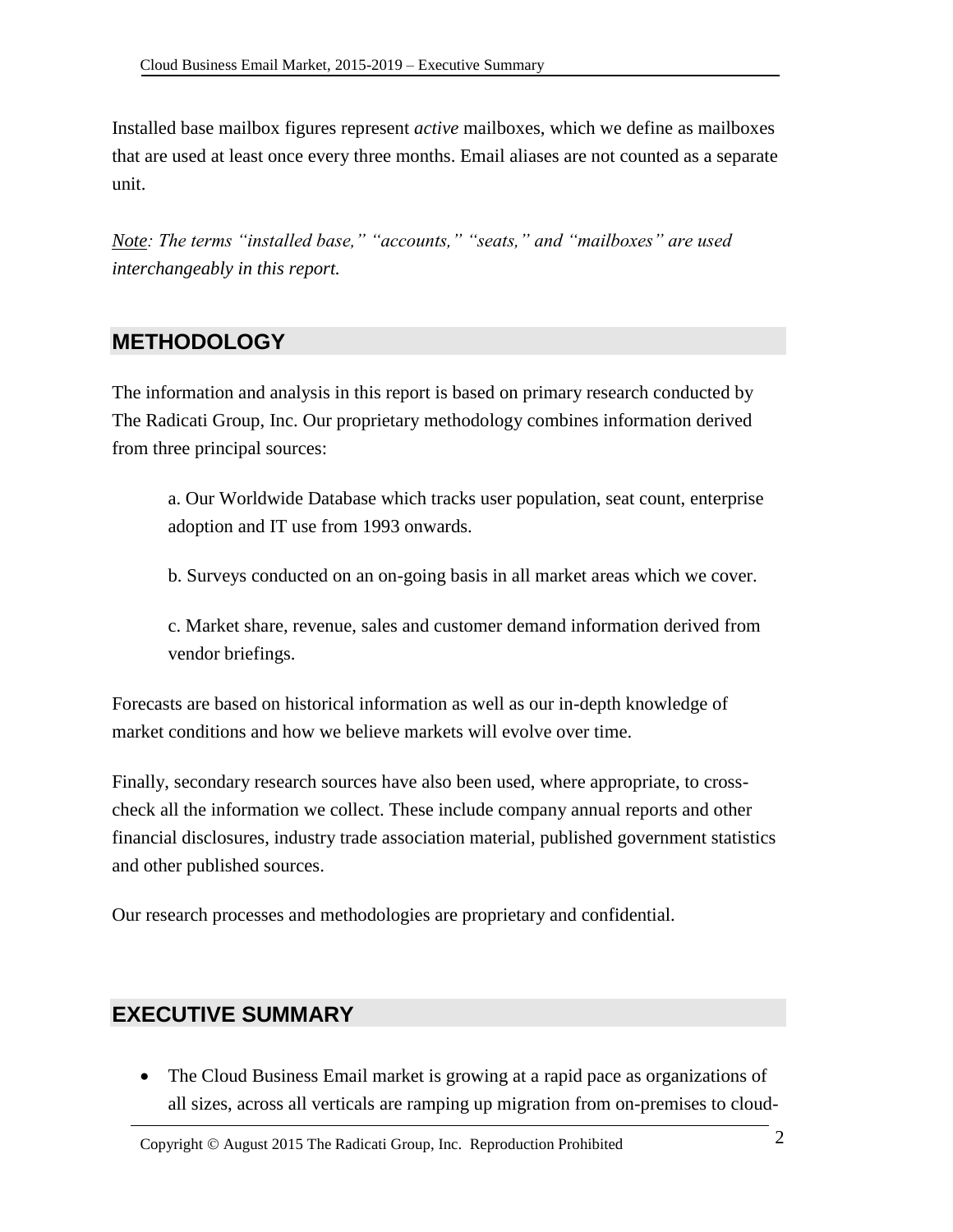based email and collaboration solutions. Key drivers for this strong adoption include:

- o The gap in functionality between on-premises and cloud email solutions has disappeared, and this is prompting many customers to cut deployment costs by migrating to cloud solutions.
- o Many larger organizations that are often geographically dispersed find that cloud email services allow them to more easily unify users under one infrastructure, while easing, or totally avoiding, the costs associated with staffing an IT department at each of their organization's locations.
- o Cloud Business Email providers are offering much more advanced security features, such as email encryption, archiving, DLP, and many other services, which is helping ease concerns about privacy and security in the cloud.
- This report looks at the Cloud Business Email market as follows:
	- o **Cloud Business Email Providers** offer feature-rich email and collaboration services aimed at the needs of business organizations of all sizes. This segment includes Google Apps for Work, Microsoft Office 365, Hosted Exchange providers, as well as many basic POP service providers. These services may be offered as multi-tenant or dedicated (i.e. private cloud) services.
		- **Hosted Exchange** is a sub-segment of Cloud Business Email providers, which offer Hosted Exchange services to their subscribers. Hosting Partners manage Hosted Exchange Server in their own data centers, and typically include a broad range of extra cloud services with their offerings.
		- **Google Apps for Work** is a sub-segment of the Cloud Business Email market that continues to experience strong growth. Google Apps for Work is Google's cloud-based email and collaboration suite, which includes Gmail for email, Google Calendar for